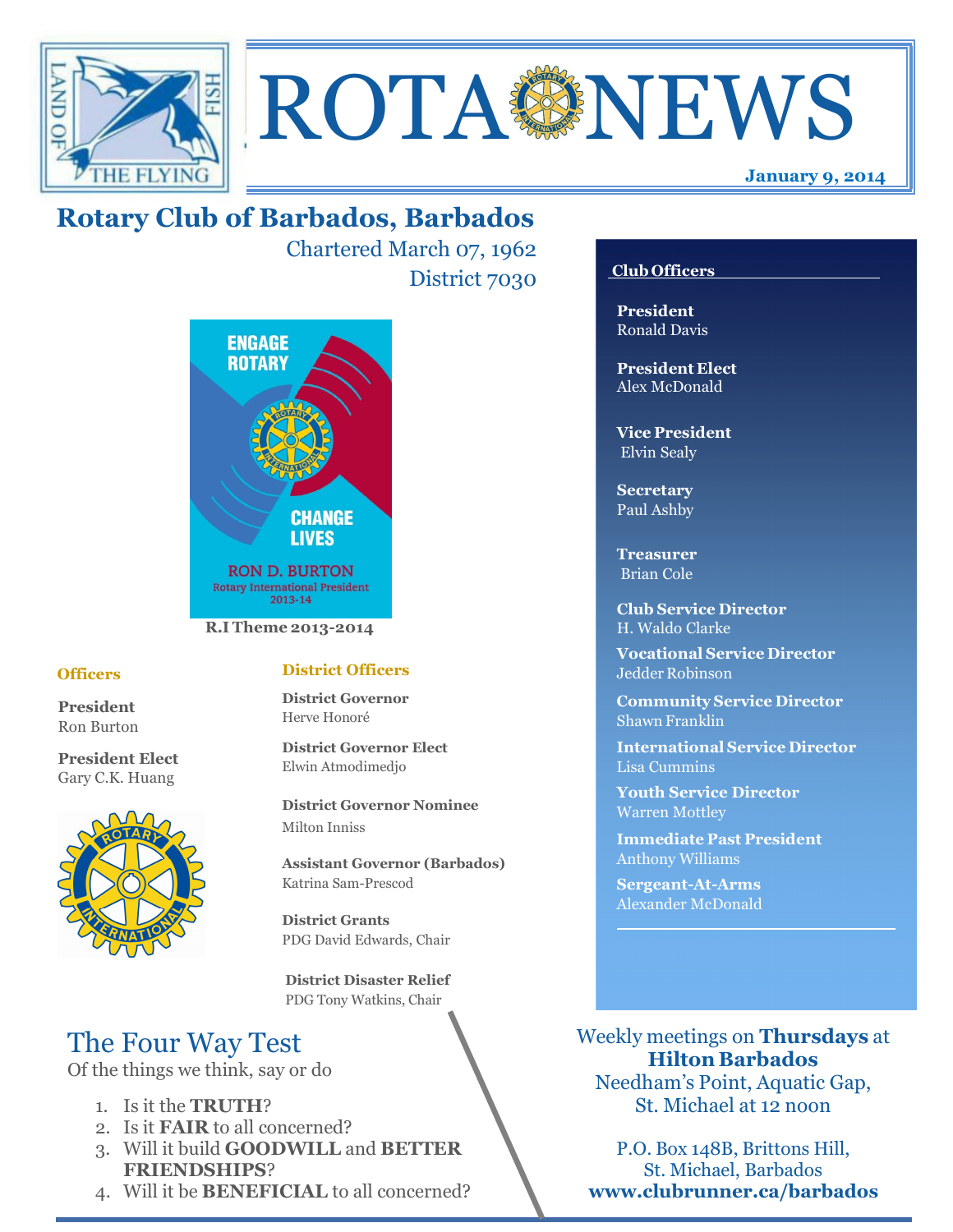#### **Profiles in Community Service**

Rotary (International) began in Barbados in 1961. Our Club was the first Chartered on March 07, 1962. At that time the club was only open to "male" membership. This continued in our club until January 13, 2005. Over the past three to four years we have had an influx of young Rotarians who may not be fully aware of the contribution made by our current "older" members.

This project of "Profiles in Community Service" is intended to reflect on the continuing contribution made by the older members.

Before 2001, there was a membership category – Senior Active – where having served 15 years you were legitimately allowed to "swan" off to the "scooters" table.

However since then there are only two membership categories – Active and Honorary.

Horace is one such member who would have long passed his Senior Active Status but continued working in the Service to our Community.

On October 31, 2013 he would have chalked up 50 years of active membership. Horace played cricket for Barbados and I am sure he would be willing to give that 50 Not Out to some of these West Indian top order batsmen.

However, but back to a Winning Formula!

Next week look out for the commencement of "Profiles in Community Service" where we highlight the work of Horace King – there is much you did not know about this Cricketer, Land Surveyor, Churchman, Community Worker and Family Man.

Do hope that you will be inspired by the Series.

#### **Horace King - 50 Years of Rotary**

Horace was introduced to the Rotary Club of Barbados by Sir Theodore Brancker, Charter President (and then President of the Empire Cricket Club, of which Horace is still a member).

He was inducted to this Rotary Club on October 31st, 1963 by President Stanley Chapman and became actively involved with the Club in the establishment of the Challenor School for Challenged Children, in 1964. He served on a number of committees, within the Club, in those early days.

Between 1968 and 1970, Horace completed his studies in his chosen profession, Land Surveying in England, and

while there, he became affiliated with the Walthemstow Rotary Club, at the invitation of a colleague and friend, Norman Place. Arrangements were then made for him to attend weekly Luncheon Club meetings with the College's Principal John O'Neal.

Horace enjoyed his stint with the Walthemstow Rotary Club, and served on the Vocational Services and Community Services committees at the Club, where he was able to share many of the ideas and projects which were already in train at the Rotary Club of Barbados.

Though he never became President of our Club, he has served as Director on about 7 occasions, Chairman of numerous committees and once as Treasurer.

It can be safely said that his favourite avenue of service is Community Service where he has had the privilege of working with persons with intellectual and physical challenges, children and youth from our local children's homes and the elderly. It must be noted that his work with the intellectually challenged began in 1964, quite some time before the birth of his own special daughter, Linda, in 1968.

He was also the Chairman of the Committee for Senior Citizens on many occasions, where he worked with a team of Rotarians and Partners-in-Service to produce the Annual Christmas Tea Party for Senior Citizens at Government, which was spear-headed by Pearl Lady Blanchette.

He has enjoyed working with fellow Rotarians and Partners-in-service, including his own beloved Emsie, on numerous fundraising activities, and readily welcomes opportunities for family fellowship.

Horace became a **Paul Harris Fellow in 1992**.

A sound foundation has helped them reach the pinnacle of their careers.

## **Meeting Details**

Meeting held on Thursday, January 2, 2014.

Sgt-at-Arms: Alex McDonald

| <b>Fines</b> | 35 J |
|--------------|------|
|              |      |

- Attendance 48%
- $92.00$ 
	- **Raffle \$165.00**
-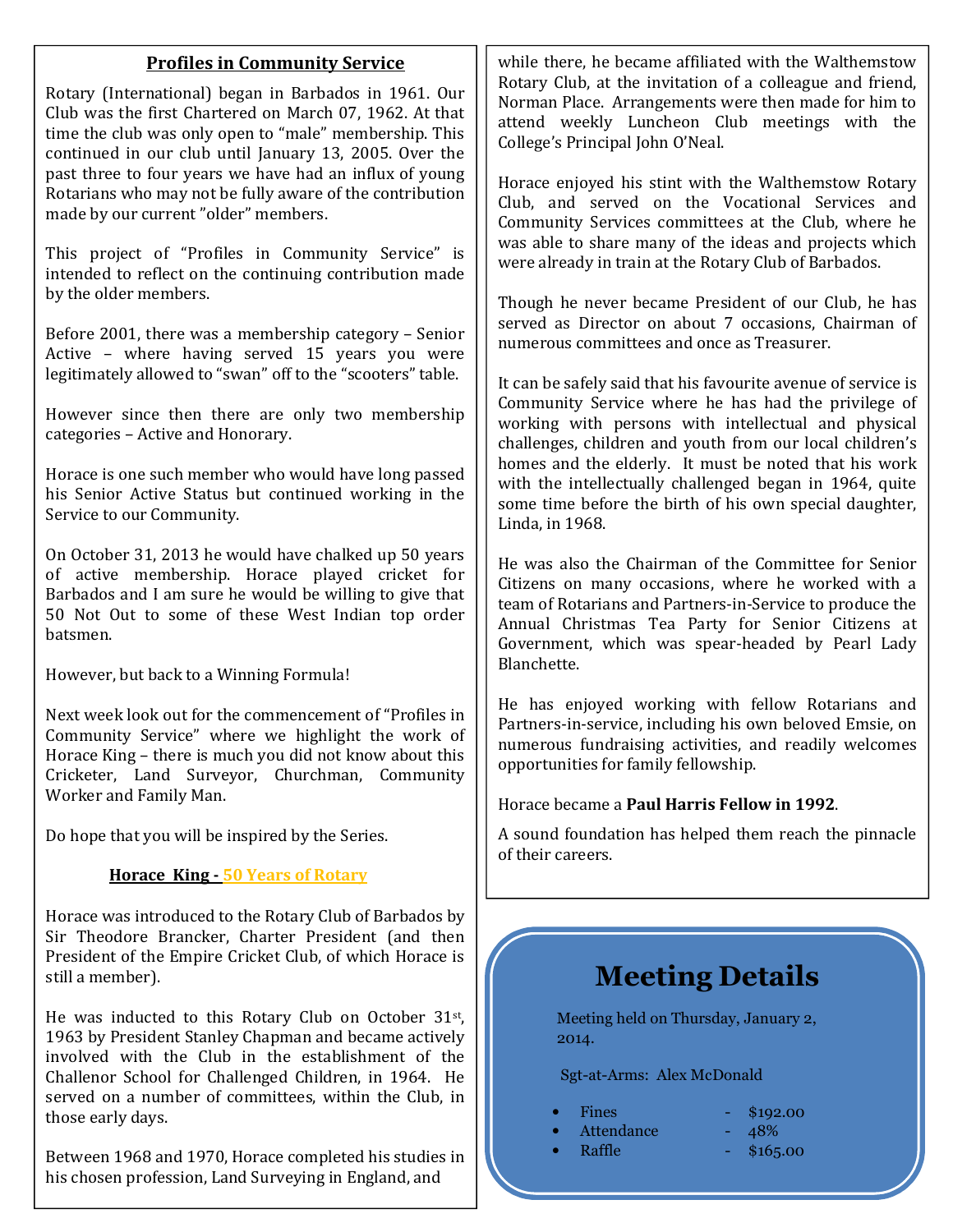

**Posted by Stephen Cozier on Oct 26, 2013** 

District Governor Hervé Honoré presents Rtn Horace King with a special commemorative pin to recognize his 50 years of service as a member of the Rotary Club of Barbados. President Ron Davis looks on.

#### **Top men honoured by old school**



**Horace King (left) receiving his plaque from Colin Arthur, president of the Buxton School Old Scholars Association.** 

As a result the Buxton School Old Scholars Association recently honoured Grantley Watson, head of the Regional Security System (RSS) and Horace King, retired Chief Land Surveyor, two students of the former Buxton Boys' School.

They were each presented with a plaque bearing the association's motto "Keep the Flame Burning Bright" by president Colin Arthur at a reunion dinner at the Barbados Legion headquarters, Garrison Savannah, St. Michael.

It was attended by "old scholars" such as Principal Crown Counsel, Alliston Seale and Horace's brothers Michael, former diplomat and now Permanent Secretary in the Ministry of Agriculture; Trevor, Executive Director of (TVET) Technical and Vocational Education and Training; and Tony of Insurance & General Services Ltd.

The recipients spoke glowingly of their formative years at the former primary school which was located at Green Hill, St. Michael and of head teacher, William Arthur who celebrated his 101st birthday last month and teachers including the late Rev. Fitzgerald Downes and Rev. Dermott Lawrence, who after retiring from the teaching profession, went on to become Ministers of Religion, Rev. Downes in the Moravian Church and Rev. Lawrence, Wesleyan Holiness and the late Ilene (Robinson) Cumberbatch.

They also noted that the rod was not spared, pointing out that emphasis was placed on punctuality and good grooming, adding "your fingernails were inspected before you entered the classroom and if your hair was not combed, you had to pay the penalty."

Horace, who lived next door to the school, recalled his early years which prepared him for the future and described them as "five wonderful years which meant a lot to me." He also spoke of his head teacher a Mr. Headley and deputy, the Rev. Frank Barker.

Horace won a scholarship and went on to Combermere and then to Harrison College where he also excelled in cricket and played for Empire Club.

In addition to becoming Government's Chief Land Surveyor from 1971-1982, Horace studied in England and spent 22-and-a-half years in land surveying including being in private practice.